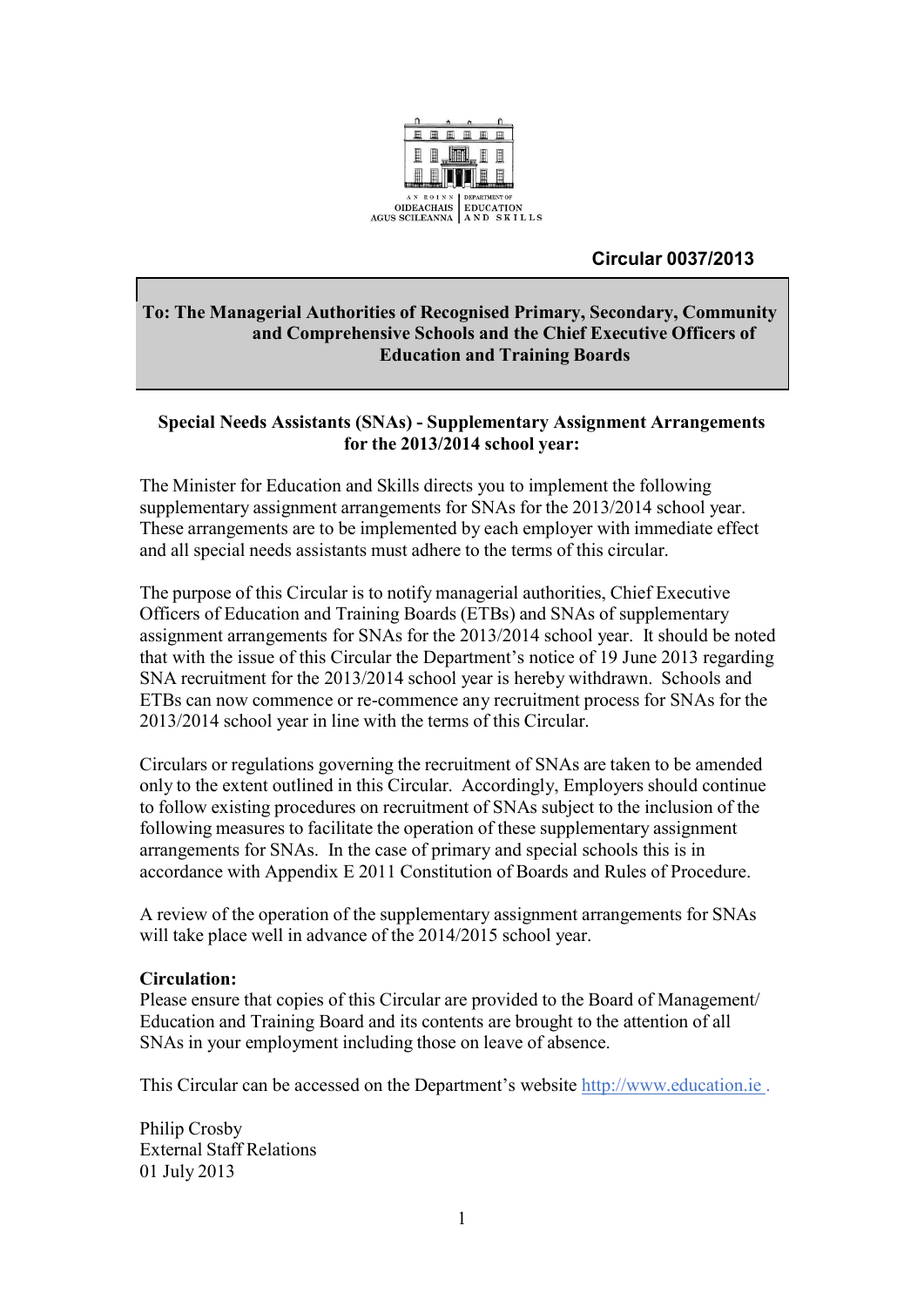# **DEFINITIONS:**

### **Definitions**

For the purposes of this circular the following terms shall have the meanings assigned to them here unless the context indicates otherwise:

**Employer** – means an Education and Training Board (ETB) for vocational schools/community colleges and a Board of Management/Manager in the case of primary, voluntary secondary, community and comprehensive schools. The Education and Training Board or Board of Management/Manager may delegate responsibility for matters set out in this circular to the Principal of the school.

**The Department** – means the Department of Education and Skills.

**Any queries in respect of this Circular should be directed by e-mail only to the following dedicated e-mail address [snasupplementpanel@education.gov.ie](mailto:snasupplementpanel@education.gov.ie)**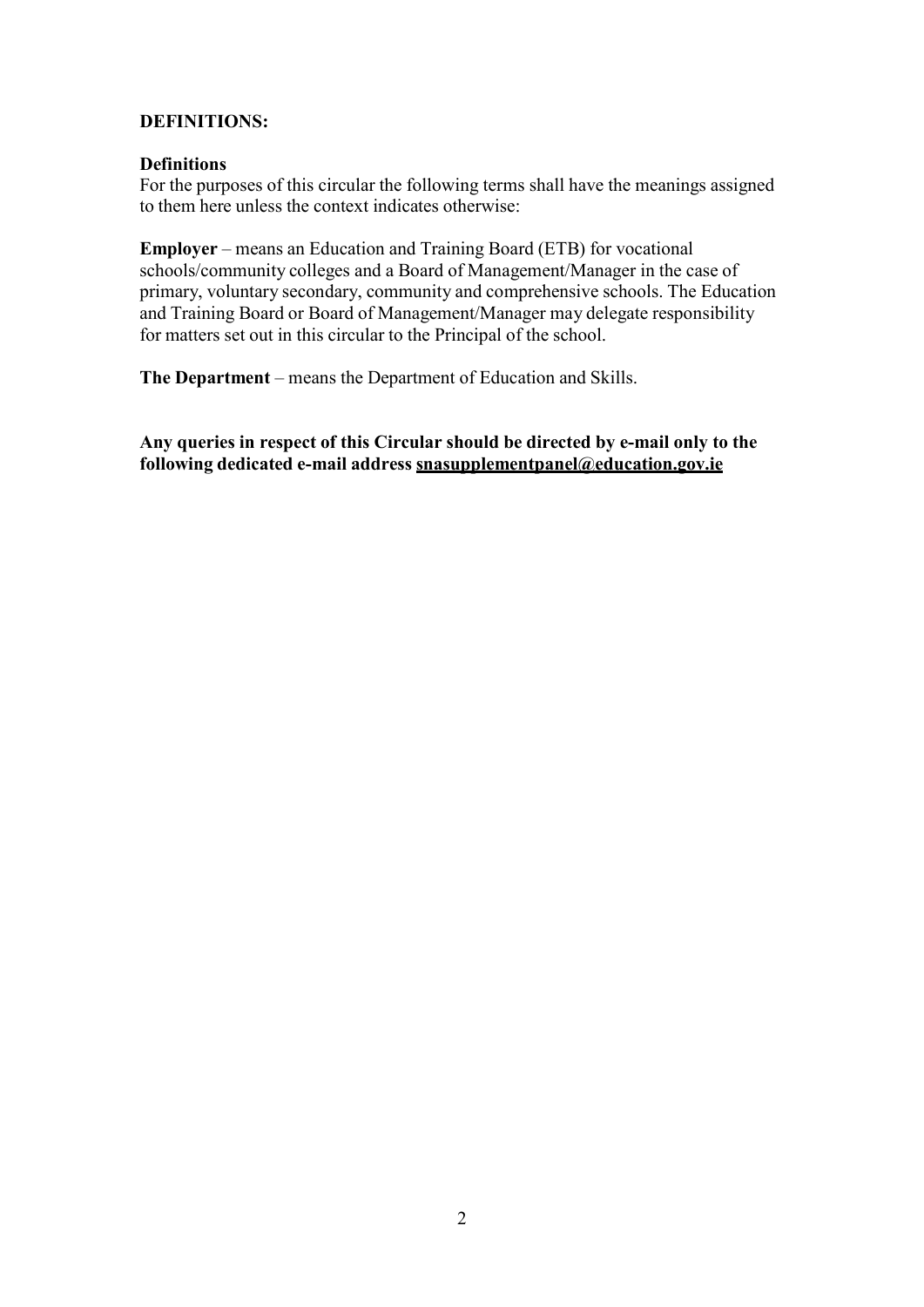**Supplementary Assignment Arrangements for Special Needs Assistants (SNAs) employed in recognised Primary, Secondary, Community and Comprehensive Schools and Education and Training Boards (ETBs).**

# **What happens when an SNA is notified that he/she is to be made redundant:**

1. Employers should continue to process the redundancy as normal. If an SNA is employed by a **recognised Primary, Secondary or Community and Comprehensive School** then the SNA should be formally notified of the redundancy and the SNA [RED1](http://www.education.ie/en/Education-Staff/Information/SNA-Redundancy/Circular-0058-2006-Form-SNA-Red1-to-accompany-Application-Form-for-Redundancy-RP50.pdf) form and the [RP50](http://www.education.ie/en/Education-Staff/Information/SNA-Redundancy/Circular-0058-2006-Appendix-1-Notification-of-Redundancy-Form-RP50-.pdf) form should be completed and forwarded to the address below immediately. The deadline for receipt of applications is as outlined in Circular [58/2006.](http://www.education.ie/en/Circulars-and-Forms/Active-Circulars/cl0058_2006.doc) The above mentioned forms are available on the Department's website [www.education.ie](http://www.education.ie/) along with guidelines for their completion.

Redundancy Unit Non-Teaching Staff (NTS) Payroll Payroll Division Department of Education and Skills Cornamaddy Athlone Co Westmeath

- 2. In circumstances where an SNA is currently employed by an ETB the provisions which currently exist to re-assign within the ETB should be completed prior to the issuing of any redundancy notification. Following this his/her employer should continue to process the redundancy as normal, the SNA should be formally notified of the redundancy and RP50 should be completed and forwarded to the relevant section in the ETB.
- **3.** With effect from 1 May 2013 once an SNA with a minimum of one year's service (Service in a substitute capacity i.e. covering for maternity leave, sick leave, career breaks etc. does not count) is notified by his/her employer that he/she is to be made redundant then he/she shall be deemed to be a member of a Supplementary Assignment Panel for SNAs. **This does not apply where an SNA loses hours but remains with his/her existing employer.**
- 4. A Special Needs Assistant who is notified by his/her employers that s/he is to be made redundant should ask his/her employers to **immediately complete** the attached **Special Needs Assistants Supplementary Assignment form** and to give them a certified copy of the completed form.
- 5. Processing of Redundancy payments for SNAs who are deemed to be members of this Supplementary Assignment Panel will not commence until 1 June 2014. At that time any SNA who has not been appointed to a further SNA position will no longer be deemed to be a member of the SNA Supplementary Assignment Panel, as the panel will have terminated, and processing of his/her redundancy payment will commence with a view to being finalised as soon as practicable.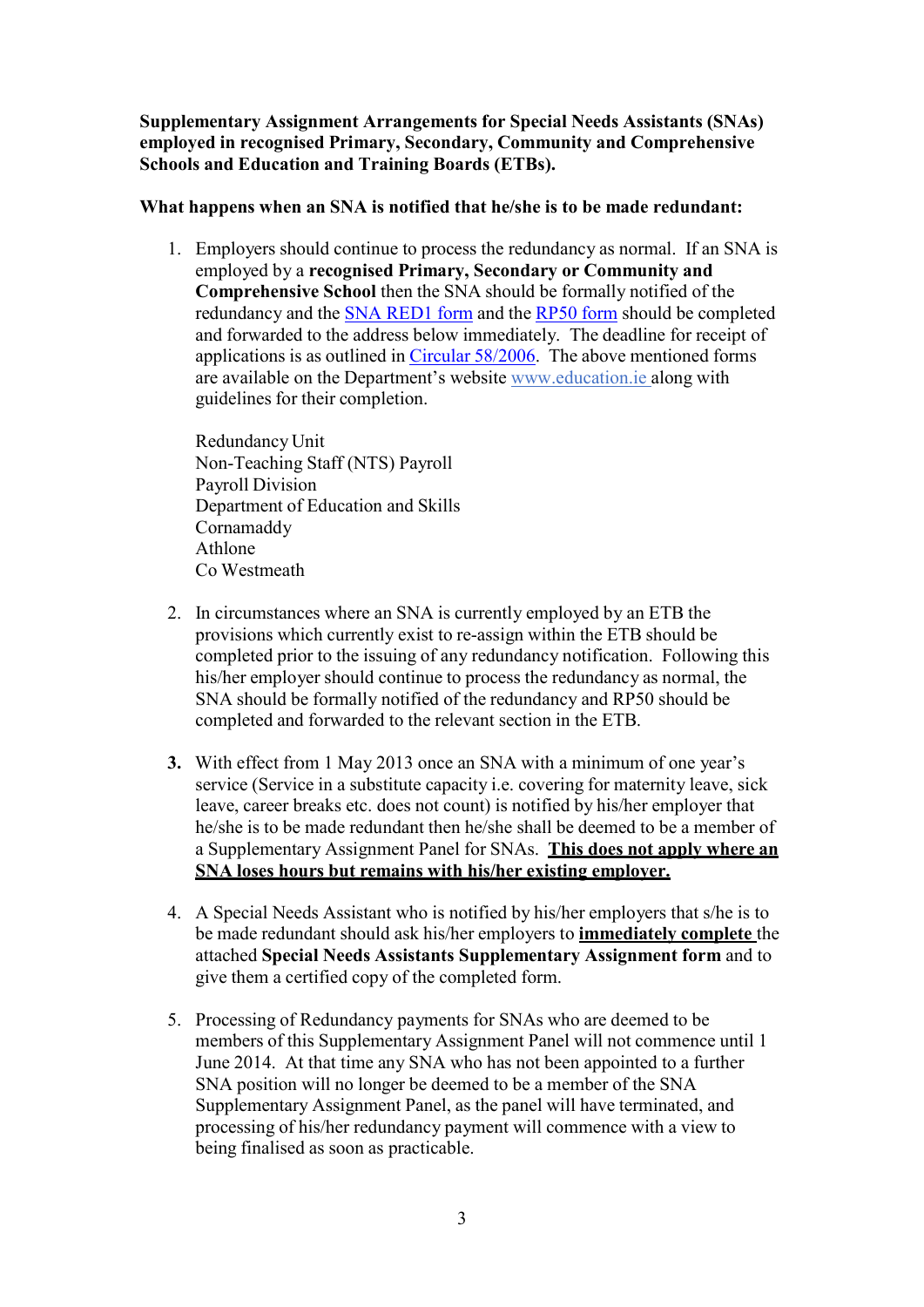- 6. No redundancy payment will be made in respect of any SNA who is deemed to be a member of this Supplementary Assignment Panel and who is appointed to a further SNA position on or before 1 June 2014. However, if s/he are so appointed to a further SNA position, such service as an SNA that s/he has already accrued as an SNA in the current employer from which s/he is being made redundant and for which s/he would now be entitled to a redundancy payment in line with the terms of DES [Circular](http://www.education.ie/en/Circulars-and-Forms/Active-Circulars/cl0058_2006.doc) 58/06, will be carried forward and reckonable, for redundancy purposes only, if a future redundancy situation arises in respect of that person.
- 7. If an SNA is appointed to a further SNA position on or before 1 June 2014 s/he will no longer be deemed to be a member of the 2013/2014 Supplementary Assignment Panel for SNAs.
- 8. It should be noted that if an SNA resigns a post (or a part time post), s/he will not be entitled to claim a redundancy payment as has always been the case.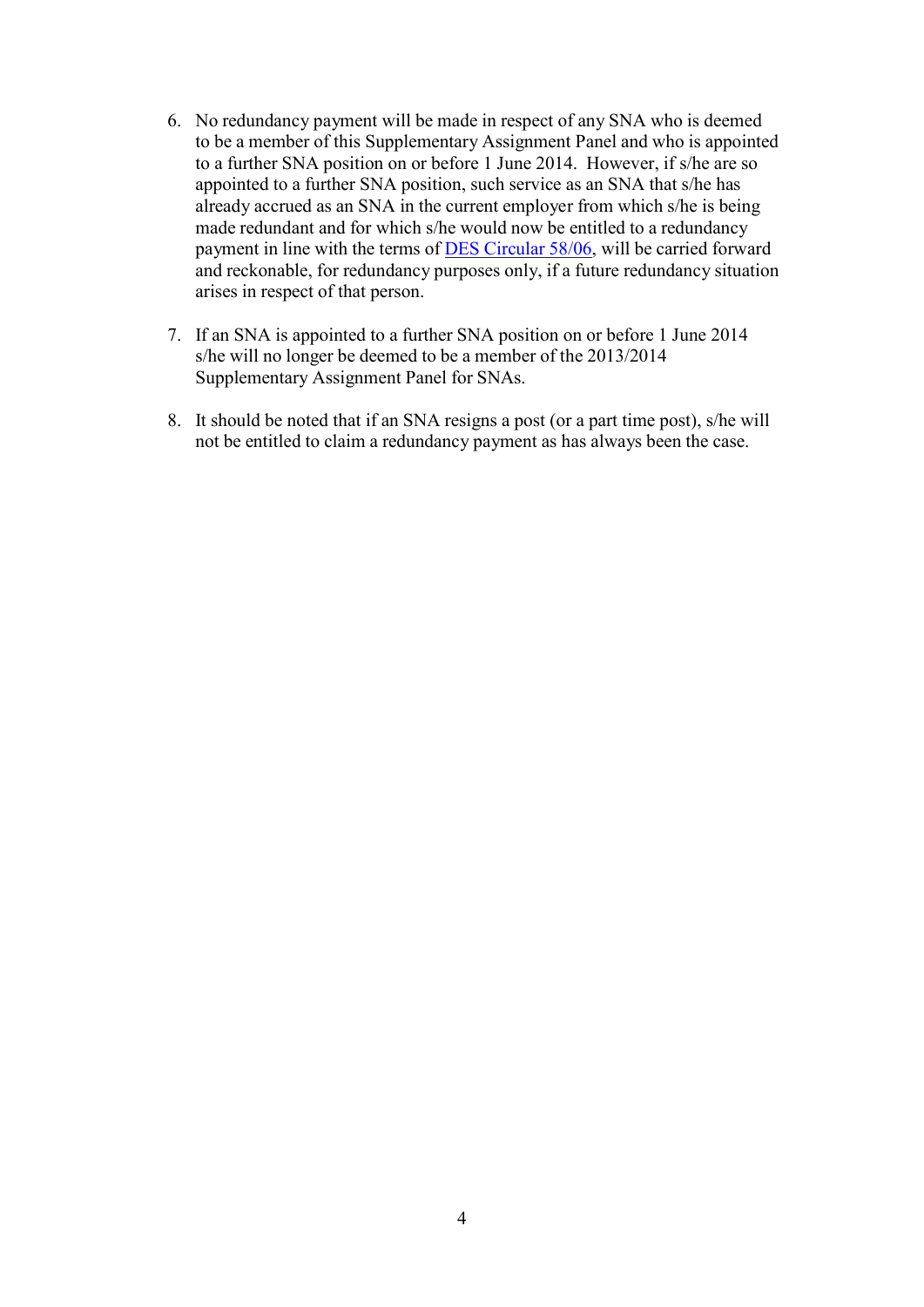### **Supplementary Assignment Arrangements for SNAs:**

- 9. With effect from 1 May 2013 once an SNA with a minimum of one year's service (Service in a substitute capacity i.e. covering for maternity leave, sick leave, career breaks etc. does not count) is notified by his/her employer that he/she is to be made redundant then he/she shall be deemed to be a member of a Supplementary Assignment Panel for SNAs. **This does not apply where an SNA loses hours but remains with his/her existing employer.**
- 10. SNAs who are members of this Supplementary Assignment Panel will have no entitlement to salary by virtue of his/her membership of this panel.
- 11. SNAs who are members of this Supplementary Assignment Panel will for the length of his/her time spent on the Supplementary Assignment Panel be deemed to be no longer in service.
- 12. Time spent on the SNA Supplementary Assignment Panel will not be reckonable for any purposes. This includes but is not limited to the following:
	- a. Time spent on the SNA Supplementary Assignment Panel will not count towards service.
	- b. Time spent on the SNA Supplementary Assignment Panel will not count for pension purposes nor for pensionable service.
	- c. Time spent on the SNA Supplementary Assignment Panel will not count in the event of a future redundancy situation.
- 13. **Pension:** A period of time spent on the Supplementary Assignment Panel does not constitute pensionable service. For pension purposes an SNA on the Supplementary Assignment Panel is deemed to have left pensionable service on the last day of paid service prior to accessing the Supplementary Assignment Panel. Where a period of more than 26 weeks elapses between the SNAs leaving paid service and a subsequent appointment to a pensionable position, the SNA, on taking up the subsequent position, will become a member of the Single Public Service Pension Scheme. Information on the Single Public Service Pension Scheme is available on the website of the Department of Public Expenditure and Reform at [http://per.gov.ie/wp](http://per.gov.ie/wp-content/uploads/Single-Scheme-booklet-Final.pdf)[content/uploads/Single-Scheme-booklet-Final.pdf](http://per.gov.ie/wp-content/uploads/Single-Scheme-booklet-Final.pdf)
- 14. The 2013/2014 SNA Supplementary Assignment Panel will terminate on 1 June 2014.
- 15. An SNA may opt out of this Supplementary Assignment Panel at any point in time triggering the processing of his/her redundancy payment in line with the terms set out in the SNA redundancy scheme (DES [Circular](http://www.education.ie/en/Circulars-and-Forms/Active-Circulars/cl0058_2006.doc) 58/06) or any revision of same that is applicable at that time. The decision to opt out of the 2013/2014 Supplementary Assignment Panel for SNAs is final and binding. Any SNA who wishes to opt out should complete the attached form (Supplementary Assignment Panel - OPT OUT FORM SNA) and send the completed form to: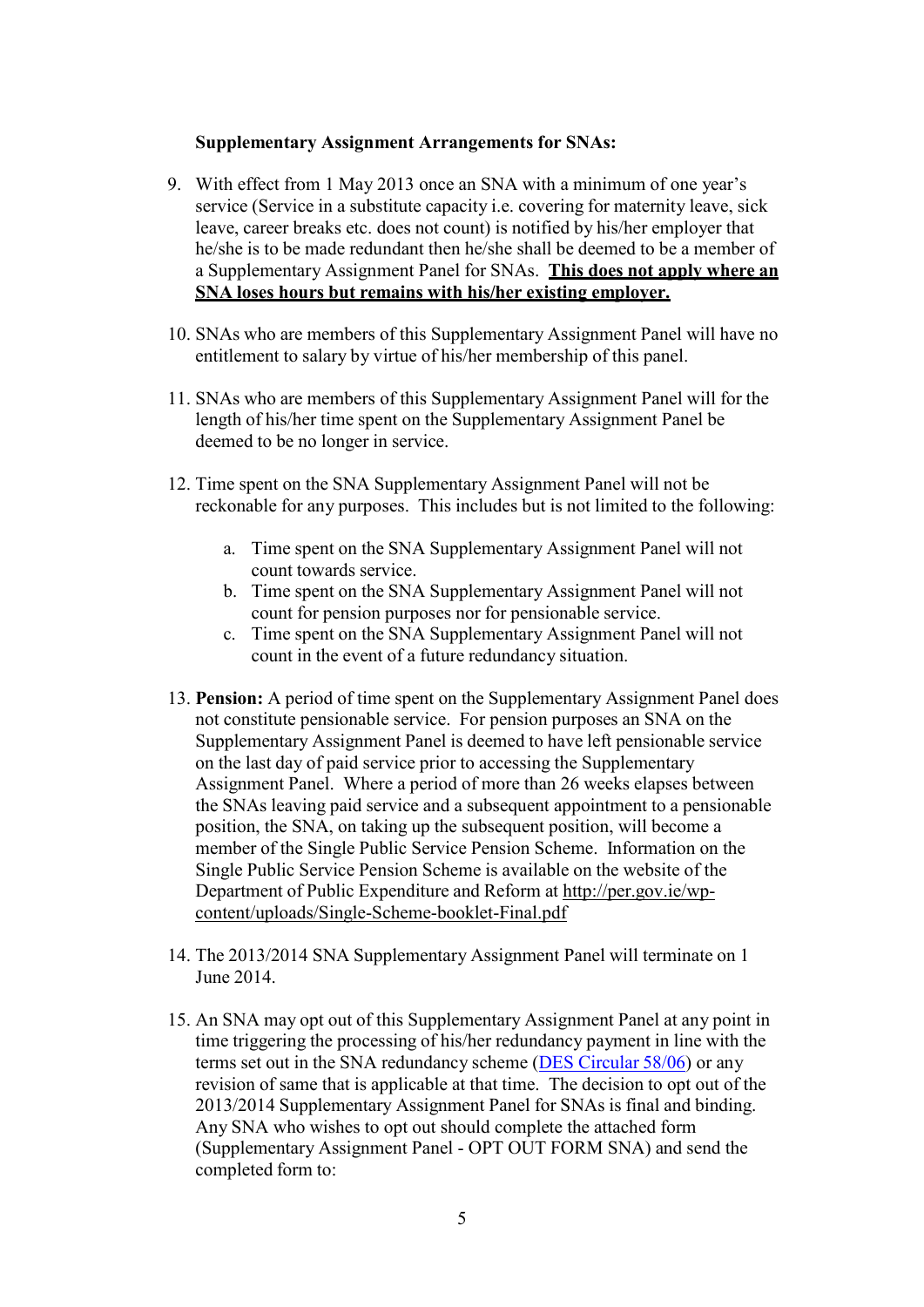Redundancy Unit Non Teaching Staff (NTS) Payroll Payroll Division Department of Education and Skills Cornamaddy Athlone Co Westmeath

16. For the 2013/2014 school year a list of SNAs who have been deemed to be members of the Supplementary Assignment Panel will not be made or kept by the Department of Education and Skills. It will not be possible for SNAs to check their positioning on this panel. The operation of this panel will be as described and outlined in this Circular.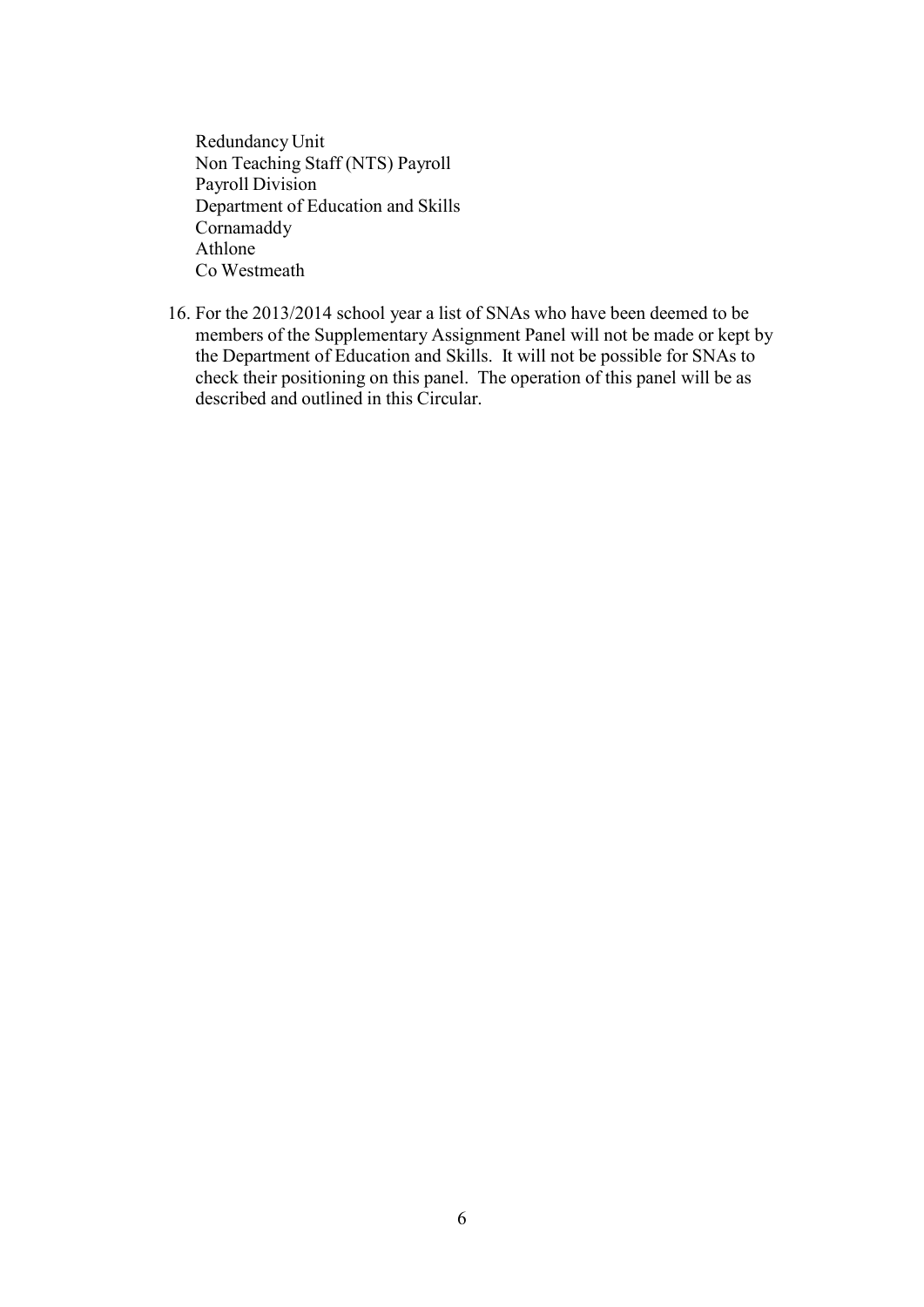# **Operation of the Supplementary Assignment Panel / What happens to an Employer who has a vacancy to fill:**

Subject to any exceptions permitted by the Employment Equality Acts, 1998 to 2011, the recruitment and selection process must not indicate an intention to discriminate or contain information in any form which might reasonably be understood as indicating any such intention.

- 17. A recruitment campaign for an SNA vacancy which commenced on or before 19 June 2013 is **not** affected by the Supplementary Assignment Panel for SNAs and should proceed as normal.
- 18. Supplementary Assignment Panel rules do not apply to the filling of Substitute or "Cover" vacancies i.e. Maternity Leave, Sick Leave, Career Breaks etc. However, an SNA who is a member of the Supplementary Assignment Panel may be employed as a substitute SNA while retaining his/her membership of the Supplementary Assignment Panel. Such service is not reckonable for seniority, incremental or redundancy purposes
- 19. Employers are entitled to allocate up to and including 0.5 of an SNA post to existing staff without recourse to advertising the vacancy. This is **not** an obligation and the employer may advertise the vacancy if they so wish.
- 20. All other Special Needs Assistant vacancies must be advertised on one of the following websites. It may also be advertised locally as required / deemed necessary. This will enable SNAs who are being made redundant to know what SNA vacancies are available.

### **List of Websites:**

[www.educationposts.ie](http://www.educationposts.ie/) www.staffroom.je [www.educationcareers.ie](http://www.educationcareers.ie/) [www.educatetogether.ie](http://www.educatetogether.ie/) Any Education and Training Board website

- 21. The advertisement must list any essential qualifications that are required to fill the vacancy in addition to any specific competencies and/or requirements to meet the special educational needs of the pupil(s). Desirable qualifications and any additional duties required to facilitate the special educational needs of the pupil(s) may also be listed.
- 22. Employers are reminded that with effect from 1 September 2011, the minimum required standard of education for appointment to the post of Special Needs Assistant is:- A FETAC level 3 major qualification on the National Framework of **Qualifications OR** A minimum of three grade Ds in the Junior Certificate **OR** Equivalent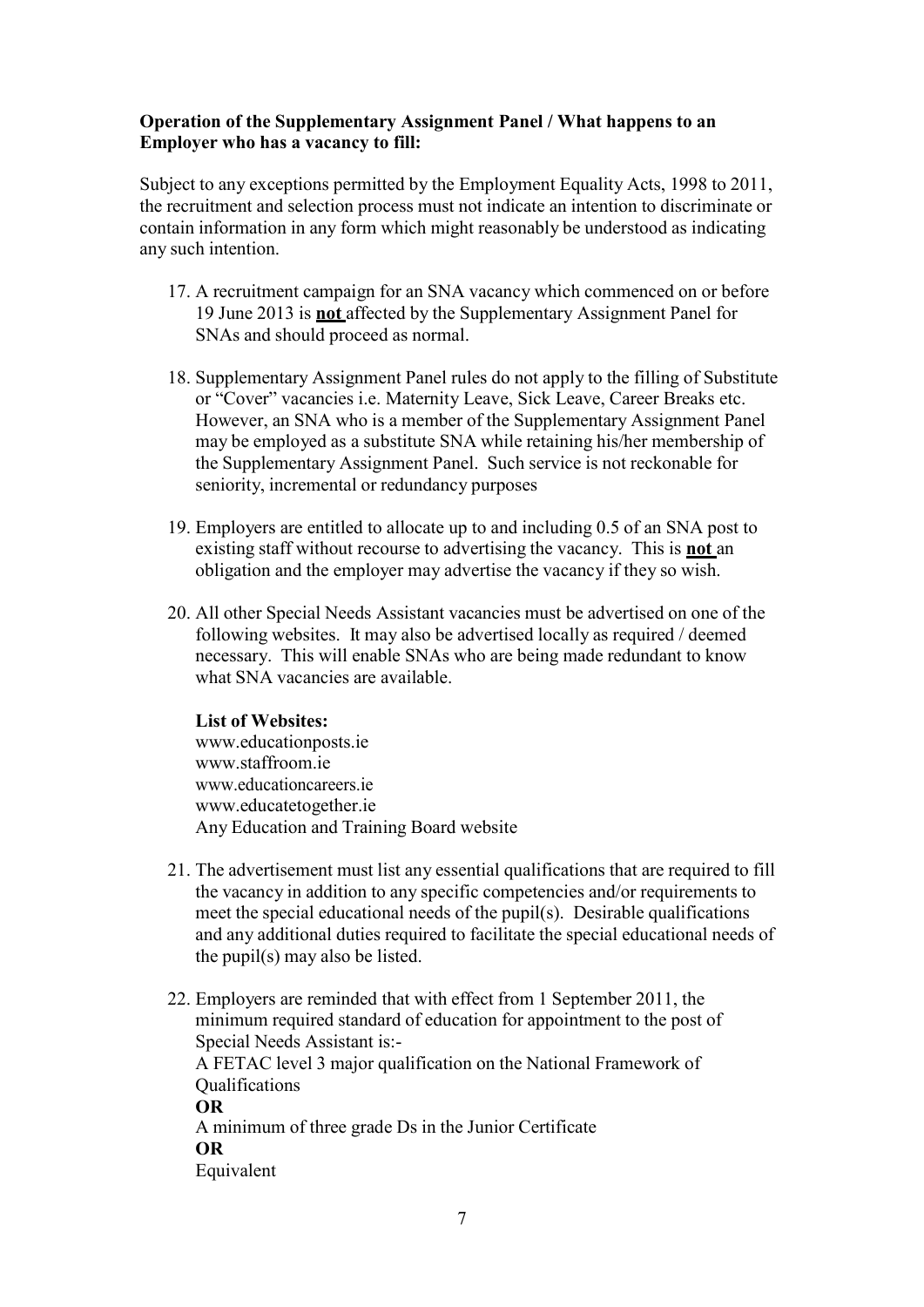- 23. If an employer receives an application for a vacancy from an SNA who is due to be made redundant and who furnishes the employer with a certified copy of a completed **Special Needs Assistants Supplementary Assignment form,**  and provided the SNA is entitled to be on the Supplementary Assignment Panel, then the employer is **obliged** to offer its vacancy to that SNA. This is subject however, to the SNA meeting all essential qualifications that are required to fill the vacancy in addition to all specific competencies and/or requirements to meet the special educational needs of the pupil(s). This will require an interview process to establish whether the SNA meets all essential qualifications that are required to fill the vacancy in addition to all specific competencies and/or requirements to meet the special educational needs of the pupil(s) and is subject to the checking and verification of References. The SNA must also agree to respect the ethos of the employer in question.
- 24. If more than one such SNA (who is due to be made redundant and who furnishes the employer with a certified copy of a completed **Special Needs Assistants Supplementary Assignment form)** applies for the vacancy then the employer is **obliged** to offer its vacancy to any such SNA that meets all essential qualifications that are required to fill the vacancy in addition to all specific competencies and/or requirements to meet the special educational needs of the pupil(s). This will require an interview process to establish whether the SNA meets all essential qualifications that are required to fill the vacancy in addition to all specific competencies and/or requirements to meet the special educational needs of the pupil(s) and is subject to the checking and verification of References. The SNA must also agree to respect the ethos of the employer in question.
- 25. Short listing of such applicants for interview: If there are three eligible applicants or fewer, all eligible applicants shall be called for interview. Otherwise, at least three eligible applicants shall be called for interview.
- 26. If an employer does not receive an application for a vacancy from an SNA who is due to be made redundant and who furnishes the employer with a certified copy of a completed **Special Needs Assistants Supplementary Assignment form** within the time-period specified in the advertisement **or** if having interviewed all such applicants, it has been established that no such applicant can meet the essential qualifications that are required to fill the vacancy in addition to all specific competencies and/or requirements to meet the special educational needs of the pupil(s) then the employer can fill its vacancy in the normal manner from all the other applicants for the vacancy. In the case of primary and special schools this is in accordance with Appendix E of the 2011 Constitution of Boards and Rules of Procedure.
- 27. The successful candidate when offered the post, will be obliged to confirm acceptance in writing to reach the Employer **no later than eight calendar days** from the date of the letter of offer.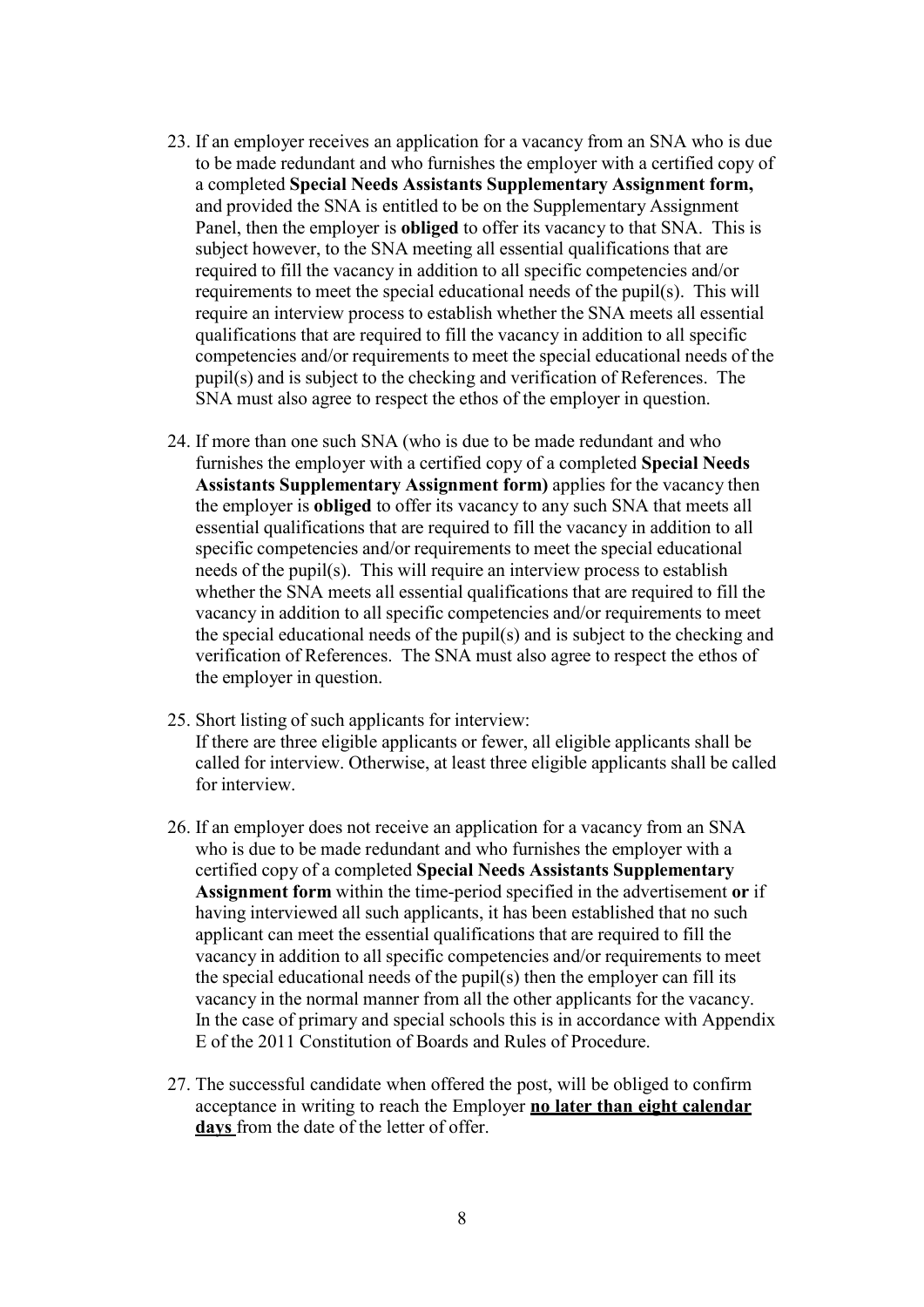#### **28. Existing service – Seniority:**

The arrangements in respect of SNA seniority are detailed in DES [circular](http://www.education.ie/en/Circulars-and-Forms/Active-Circulars/cl0059_2006.doc) [59/2006.](http://www.education.ie/en/Circulars-and-Forms/Active-Circulars/cl0059_2006.doc) If an SNA receives a position via this Supplementary Assignment Panel then any existing service as an SNA will **not** be reckonable for future seniority purposes as an SNA with the new employer i.e. s/he becomes the most junior SNA for seniority purposes in his/her new employment.

### 29. **Existing service – Redundancy:**

No Redundancy payment will be made in respect of any SNA who is deemed to be a member of this Supplementary Assignment Panel and who is appointed to a further SNA position on or before 1 June 2014. However, if s/he is appointed to a further SNA position during the 2013/2014 school year, such service as an SNA that s/he has already accrued as an SNA in the current employer from which s/he is being made redundant and for which s/he would now be entitled to a redundancy payment in line with the terms of DES [Circular](http://www.education.ie/en/Circulars-and-Forms/Active-Circulars/cl0058_2006.doc) 58/06, will be carried forward and reckonable, for redundancy purposes only, if a future redundancy situation arises in respect of that person.

# **30. Garda Vetting:**

The Employer must ensure compliance with the relevant requirements in relation to Garda Vetting and in relation to the provision of a child protection related statutory declaration and associated form of undertaking by persons being appointed to SNA positions. Current requirements are outlined on [www.education.ie.](http://www.education.ie/)

#### 31. **Contracts of Employment:**

Appointees must be offered a contract of employment in accordance with the terms outlined in the relevant circulars which are available on the Department's website [http://www.education.ie/en/Schools-](http://www.education.ie/en/Schools-Colleges/Information/Employing-Special-Needs-Assistants-SNAs-/)[Colleges/Information/Employing-Special-Needs-Assistants-SNAs-/](http://www.education.ie/en/Schools-Colleges/Information/Employing-Special-Needs-Assistants-SNAs-/)

32. Notification of the appointment to the Department of Education and Skills: On completion of the appointments procedure as outlined above, Employers (other than ETBs) shall complete and submit the form "[Notification of](http://www.education.ie/en/Education-Staff/Services/Appointment-Forms/Special-Needs-Assistant-Appointment-Form-School-Year-2013-14.pdf)  [Appointment](http://www.education.ie/en/Education-Staff/Services/Appointment-Forms/Special-Needs-Assistant-Appointment-Form-School-Year-2013-14.pdf) – Special Needs Assistant", which is available on the Department's website to:

Non Teaching Staff (NTS) Payroll Payroll Division Department of Education and Skills Cornamaddy Athlone Co Westmeath

- 33. A review of the operation of the supplementary assignment arrangements for SNAs will take place well in advance of the 2014/2015 school year.
- 34. Any queries in respect of this Circular should be directed by e-mail only to the following dedicated e-mail address [snasupplementpanel@education.gov.ie](mailto:snasupplementpanel@education.gov.ie)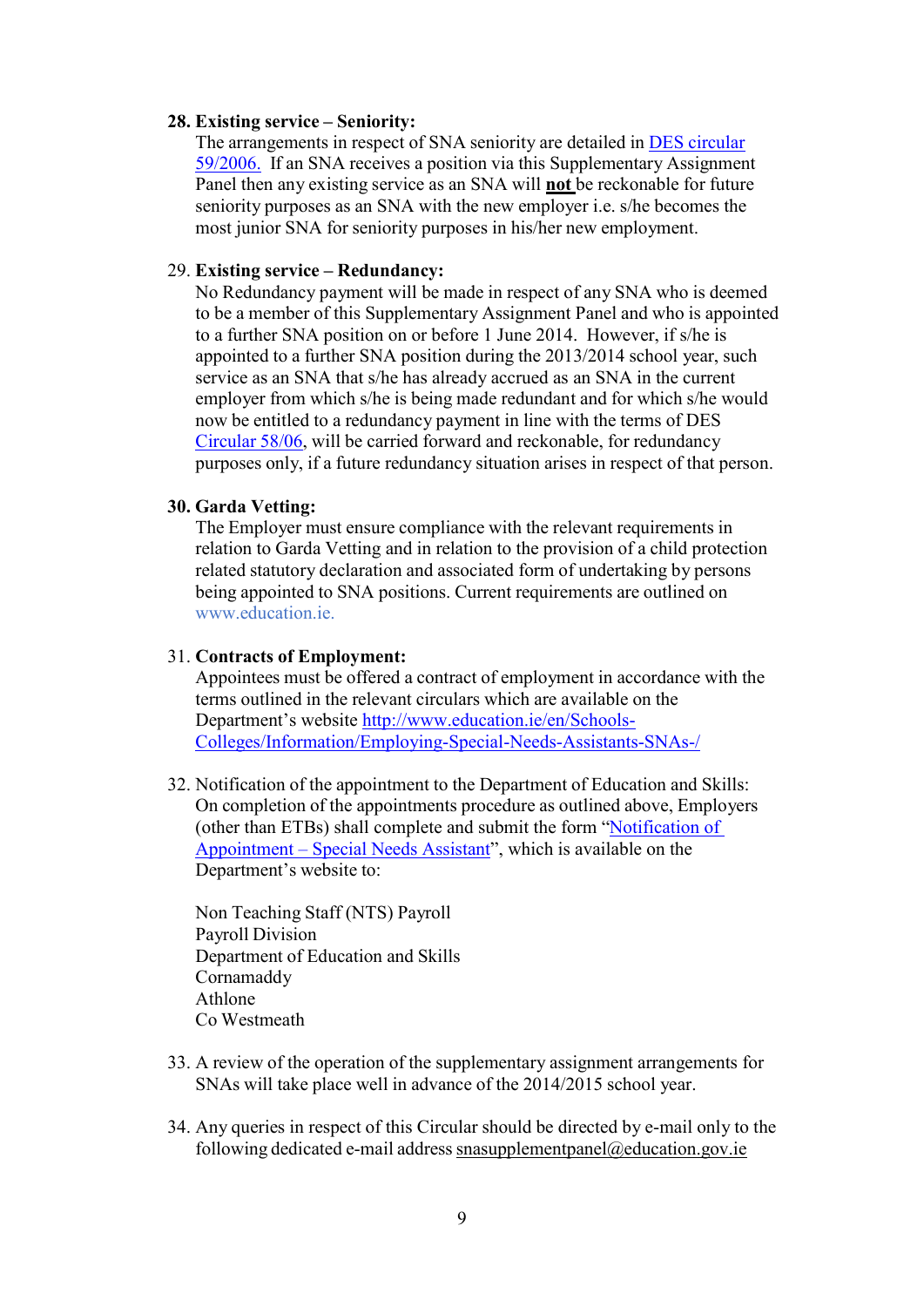### **Other relevant information regarding supplementary assignment arrangements for SNAs**

- 35. A Special Needs Assistant shall only be appointed to a post which is to be filled within the allocation of posts approved by the National Council for Special Education (NCSE).
- 36. The purpose of these arrangements is to facilitate eligible SNAs who are surplus to requirements in filling SNA vacancies that may become available in other schools / ETBs.
- 37. Once an SNA with a minimum of one year's service (Service in a substitute capacity i.e. covering for maternity leave, sick leave, career breaks etc. does not count) is notified by his/her employer that s/he is to be made redundant then s/he shall be deemed to be a member of a Supplementary Assignment Panel for SNAs. **This does not apply where an SNA loses hours but remains with his/her existing employer.**
- 38. Processing of Redundancy payments for SNAs who are deemed to be members of this Supplementary Assignment Panel will not commence until 1 June 2014. A that time any SNA who has not been appointed to a further SNA position will no longer be deemed to be a member of the SNA Supplementary Assignment Panel, as the panel will have terminated, and processing of his/her redundancy payment will commence with a view to being finalised as soon as practicable.
- 39. An SNA may opt out of this Supplementary Assignment Panel at any point in time triggering the processing of his/her redundancy payment in line with the terms set out in the SNA redundancy scheme (DES [Circular](http://www.education.ie/en/Circulars-and-Forms/Active-Circulars/cl0058_2006.doc) 58/06) or any revision of same that is applicable at that time. The decision to opt out of the 2013/2014 Supplementary Assignment Panel for SNAs is final and binding. Any SNA who wishes to opt out should complete the attached form [\(Supplementary](#page-13-0) Assignment Panel - OPT OUT FORM SNA) and send the completed form to:

Redundancy Unit Non Teaching Staff (NTS) Payroll Payroll Division Department of Education and Skills Cornamaddy Athlone Co Westmeath

40. Any SNA who opts for a redundancy payment as outlined above and who is subsequently re-employed as an SNA by **any** school or ETB within 1 year of being made redundant must notify the Department of Education and Skills or the relevant Education and Training Board that s/he has received such a payment. In these circumstances, re-imbursement of the redundancy compensation payment will be required from that person. It is accepted that if a person reimburses the redundancy compensation payment, the service in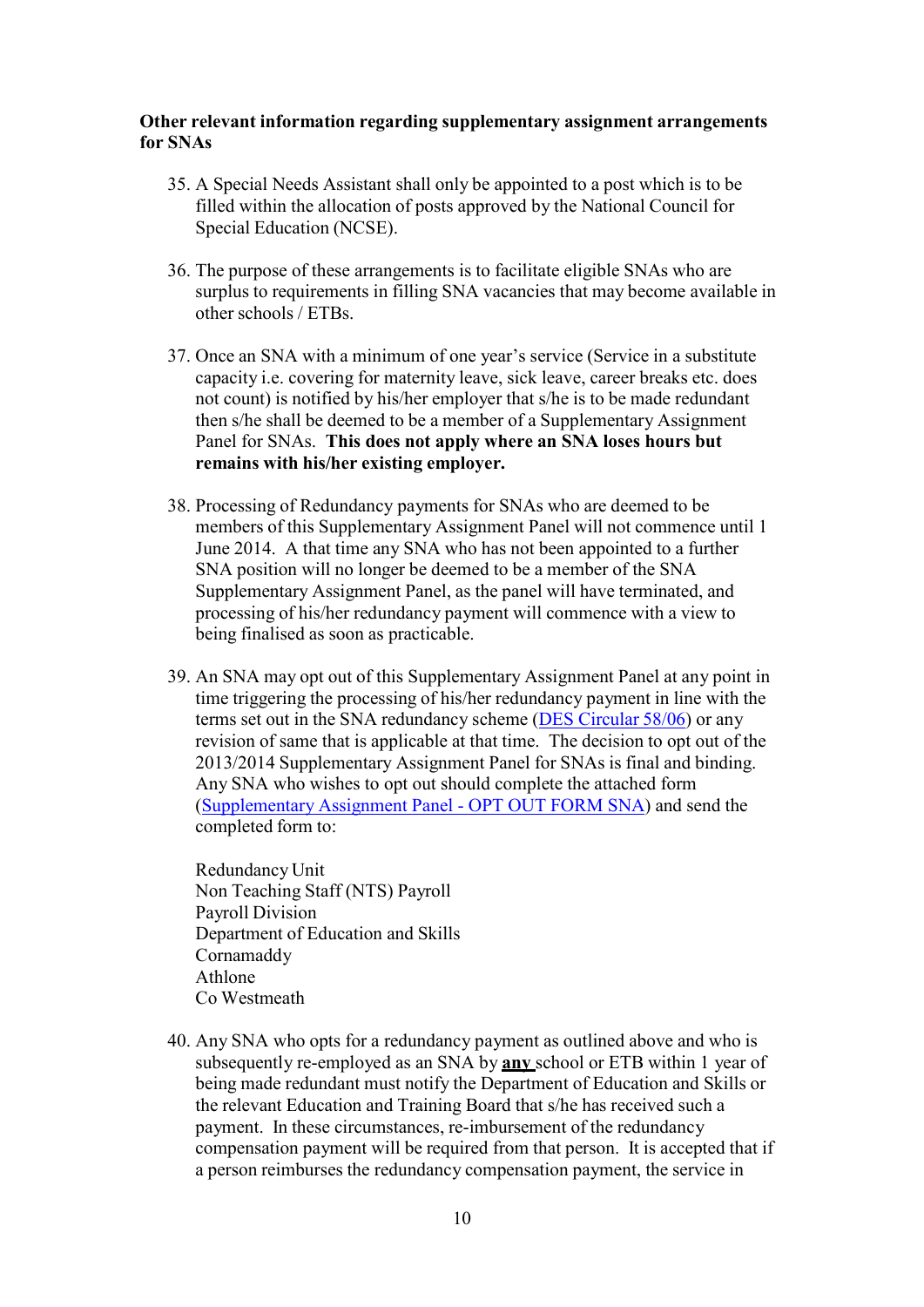respect of which the payment was made will become reckonable for redundancy purposes in the event of the person being made redundant by the employer at a subsequent date. The arrangements for the re-imbursement will be made at that time, subject to the re-imbursement being completed within a 12 month time-frame.

41. Acceptance of the redundancy compensation payment will require the staff member to sign a declaration to this effect. This declaration will also include an authorisation that the information can be used by the Department, and any employer of SNAs in the education sector, for the purposes of monitoring compliance with this provision.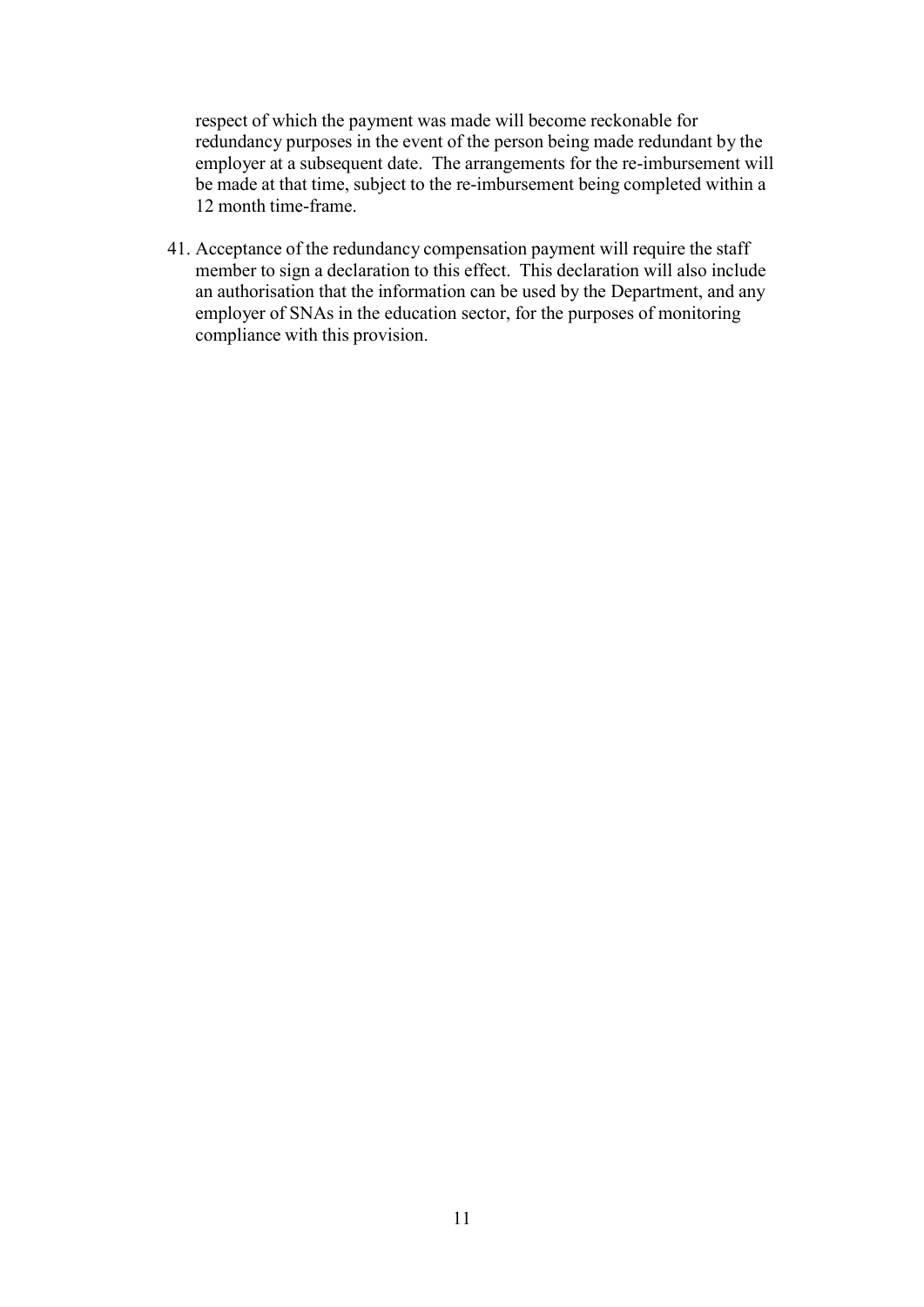# **Page 1 of 2**

### **SPECIAL NEEDS ASSISTANTS – SUPPLEMENTARY ASSIGNMENT PANEL FORM 2013/2014**

This form is to be filled in by a school where an SNA (with a minimum of one year's continuous service) is notified by his/her employer he/she is to be made redundant. (Service in a substitute capacity i.e. covering for maternity leave, sick leave, career breaks etc. does not count)

## **This form should not be completed where an SNA loses hours but remains with his/her existing employer.**

#### **School Details:**

School Name:

Address of School:

School Telephone No:

School Roll No:

### **Special Needs Assistant Details:**

Special Need Assistant Name:

SNA Address:

SNA PPS Number:

SNA Telephone No:

Has this Special Needs Assistant been notified that s/he is to be made redundant?

On what date was the SNA formally notified that s/he is to be made redundant:  $\frac{1}{2}$ 

With effect from what date will this Special Needs Assistant cease to be employed by your school  $/$   $/$   $\_\_$ . [31<sup>st</sup> August should be used where SNA ceases to be employed at the end of the school year]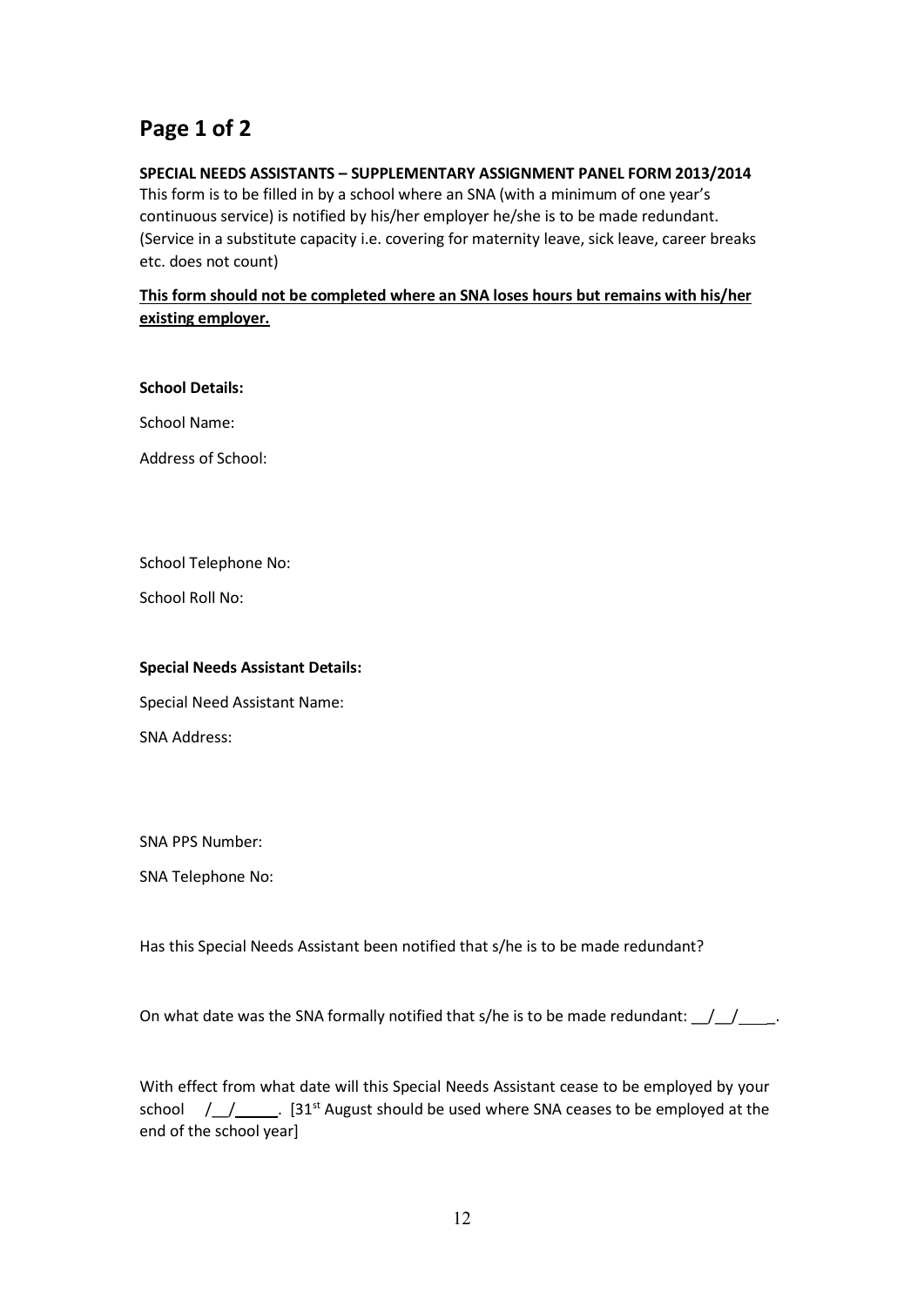# **Page 2 of 2**

To be signed by the Principal Teacher:

I certify that, in so far as I am aware, the information supplied on this form is correct.

Signature:

Date: 2008 2012 2022 2023 2024 2022 2022 2023 2024 2022 2023 2024 2022 2023 2024 2022 2023 2024 2025 2026 2027

To be signed by the Chairperson, Board of Management:

I certify that, in so far as I am aware, the information supplied on this form is correct.

Signature:

Date:

Chairpersons Telephone No:

To be signed by the Special Needs Assistant:

I certify that, in so far as I am aware, the information supplied on this form is correct.

Signature:

Date:

**This form should be completed and given to the SNA who has been notified that s/he is to be made redundant. A copy of this form should be held by the school for their own records.**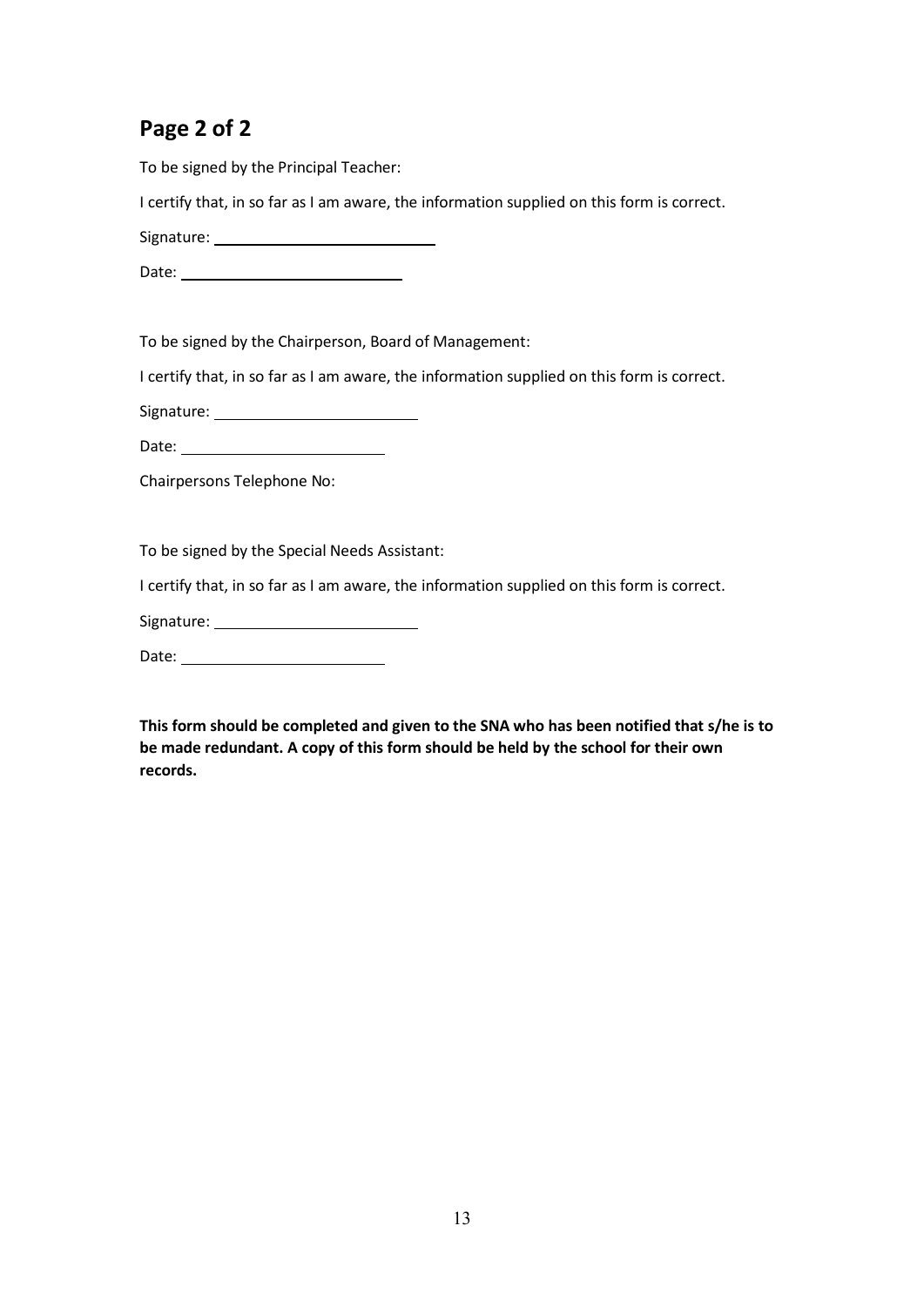# <span id="page-13-0"></span>**Page 1 of 2 SNA Supplementary Assignment Panel – OPT OUT FORM**

### **SPECIAL NEEDS ASSISTANTS - FORM TO OPT OUT OF THE 2013/2014 SUPPLEMENTARY ASSIGNMENT PANEL FOR SNAs**

*SNAs are advised to read this form and the associated Circular 0037/2013 carefully before signing.*

**This form is to be filled in by an SNA who has been deemed to be a member of the 2013/2014 Supplementary Assignment Panel for SNAs and wishes to opt out of the 2013/2014 SNA Supplementary Assignment Panel. The decision to opt out of the 2013/2014 Supplementary Assignment Panel for SNAs is final and binding.**

**An SNA may opt out of the 2013/2014 Supplementary Assignment Panel for SNAs by completing this form. This will trigger the processing of his/her redundancy payment in line with the terms set out in the SNA redundancy scheme (DES Circular 58/06) or any revision of same that is applicable at that time.**

Any SNA who opts out of the 2013/2014 Supplementary Assignment Panel for SNAs and who received a redundancy payment as set out above, and who is subsequently re-employed as an SNA by **any** school or ETB within 1 year of being made redundant must notify the Department of Education and Skills or the ETB as appropriate that s/he has received such a redundancy payment. In these circumstances, reimbursement of the redundancy compensation payment will be required from that person. It is accepted that if a person reimburses the redundancy compensation payment, the service in respect of which the payment was made will become reckonable for redundancy purposes in the event of the person being made redundant by the employer at a subsequent date. The arrangements for the re-imbursement will be made at that time, subject to the re-imbursement being completed within a 12 month time-frame. It should be noted that completion of this form will be deemed to be acceptance of these terms and conditions. It should further be noted that completion of this form also authorises the Department of Education and Skills, and any employer of SNAs in the education sector, to utilise the data contained in this form for the purposes of monitoring compliance with this provision.

### **School Details:**

School Name: Address of School:

School Telephone No: School Roll No:

### **Special Needs Assistant Details:**

Special Need Assistant Name: SNA Address:

SNA PPS Number: